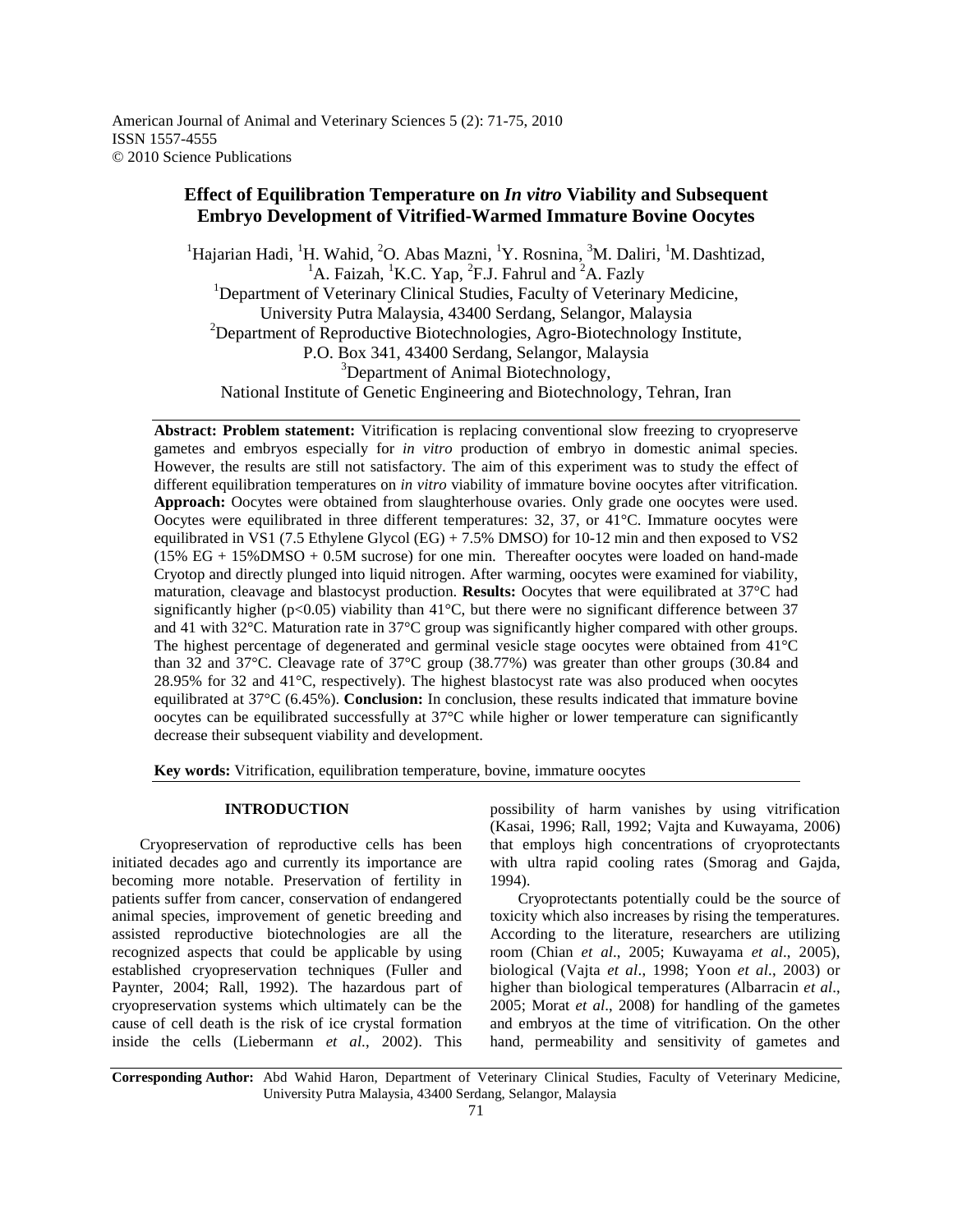embryos are different with relation to the species and developmental stages. Previous studies have shown that MII bovine oocytes have greater permeability to cryoprotectants and water than Germinal Vesicle (GV) oocytes (Agca *et al*., 1998). However, there have been little fundamental studies which compare handling temperatures specified for vitrification of immature bovine species. The aim of the present study is to determine the effects of three different equilibration temperatures on *in vitro* viability and subsequent embryo developments of immature bovine oocytes after vitrification.

#### **MATERIALS AND METHODS**

**Reagents:** Unless otherwise indicated, all chemicals were purchased from Sigma-Aldrich (St. Louis, MO, USA).

**Oocyte collection:** Ovaries were collected from local abattoirs and transported to the laboratory within 3 h at 34-36°C in phosphate-buffered saline (PBS; P-4417) containing penicillin-streptomycin (100,000 IU of penicillin and 100 mg of streptomycin per liter). Cumulus Oocyte Complexes (COCs) were obtained by slicing method in tissue culture medium 199 (Medium 199, 12340; Gibco) containing 25 mM HEPES, Earl's salts, L-glutamine and 2 mg mL<sup> $^{-1}$ </sup> sodium bicarbonate modified by the addition of 4 mg  $mL^{-1}$  bovine serum albumin (BSA, fraction V, A-3311) and gentamycin 50 μg mL<sup>-1</sup> (G-1264).

**Vitrification and warming:** The vitrification protocol was adapted from Kuwayama *et al*. (2005) with minor modifications. Briefly, oocytes were washed twice in Holding Solution (HS, Hepes-buffered TCM medium supplemented with 20% Fetal Calf Serum, FCS) and kept there for about 15 min. Group of four COCs were incubated in the first Vitrification Solution (VS1; 7.5% DMSO and 7.5% EG in WS) for 10-12 min and then transferred to the second Vitrification Solution (VS2; 15% DMSO, 15% EG and 0.5 M sucrose in WS) for a further 60 sec. Instantly oocytes were loaded on a handmade cryostrip and submerged into Liquid Nitrogen  $(LN_2)$  for storage. The time of exposure from VS2 to  $LN_2$  was less than 90s. Vitrified samples were maintained in Liquid Nitrogen  $(LN_2)$  for at least 10 days.

Immediately after removing Cryotop from  $LN<sub>2</sub>$ , thin strip of Cryotop was submerged in 3-ml prewarmed (39°C) HS plus 1 M sucrose (T1) and smoothly tried to detach oocytes from Cryotop device. Immature oocytes were left in T1 for 1 min and then transferred to HS plus 0.5 and 0.15 M sucrose solution for 3 and 5 min, respectively. Finally, the immature oocytes were washed twice in HM for 5 min each and processed for *in vitro* maturation.

*In Vitro* **Maturation (IVM):** Immature oocytes were washed two times in medium 199 supplemented with 4 mg mL<sup>−</sup><sup>1</sup> BSA and washed again in maturation solution containing Hepes-buffered medium 199 supplemented with 10% fetal calf serum, 0.2 mM sodium pyruvate (P-5280), 50 µL mL<sup>-1</sup> Gentamycin (G-1264) and 1  $\mu$ g mL<sup>-1</sup> oestradiol-17β (E-8875). Approximately 20-30 oocytes were incubated in 400 µL of maturation solution under mineral oil in 4-well plates for 22-24 h at  $38.5^{\circ}$ C under 5% CO<sub>2</sub> atmosphere with high humidity. The vitrified separated oocytes also underwent the same maturation process with control group after warming.

**Nuclear maturation stage:** For the purpose of maturation determination, 24 h after maturation, oocytes were denuded using 0.1% (w/v) hyaluronidase (Type 1-S) in Hepes-buffered medium 199 by vortexing. The cumulus-free oocytes were fixed in aceto-ethanol mixture (1:3,  $v/v$ ) at 5°C for 24 h. Once fixed, oocytes in groups of 5-10 were mounted on slides. Cover-slip with 4 spots of silicon glue at the corners was gently pressed down until it touched and secured the oocytes. Afterward, aceto-lacmoid stain was passed under the cover-slip and remained there for 5 min. Subsequently, a decolorizing solution (acetoglycerol) was passed through to remove the stain residuals. Stained oocytes were examined under light microscope (400x) for nuclear stages determination.

*In Vitro* **Fertilization (IVF):** The fertilization method was previously described by Parrish *et al*. (1988) with some modifications. Briefly, matured oocytes were washed three times in tyrode's albumin lactate pyruvate buffered with HEPES Talp-Hepes (Parrish *et al*., 1988) and twice in fertilization medium. Viable spermatozoa were obtained by centrifugation of frozen–thawed spermatozoa on Bovipure (Nidacon International AB, Gothenburg, Sweden) discontinuous density gradient (2 ml of top-layer over 2 ml of bottom-layer) for 20 min at 300×g at room temperature. Viable spermatozoa collected at the bottom of the tube, were washed with 5 mL of sperm-TALP (Parrish *et al*., 1988) supplemented by 6 mg mL<sup>-1</sup> BSA (fraction V, A-3311) and centrifuged for 10 min at 300×g. After centrifugation 150 µL of the pellet was selected. Spermatozoa were counted using a hemacytometer and diluted with IVF-Talp to give the final concentration of 1×10<sup>6</sup> spermatozoa mL<sup>-1</sup>. IVM-oocytes were transferred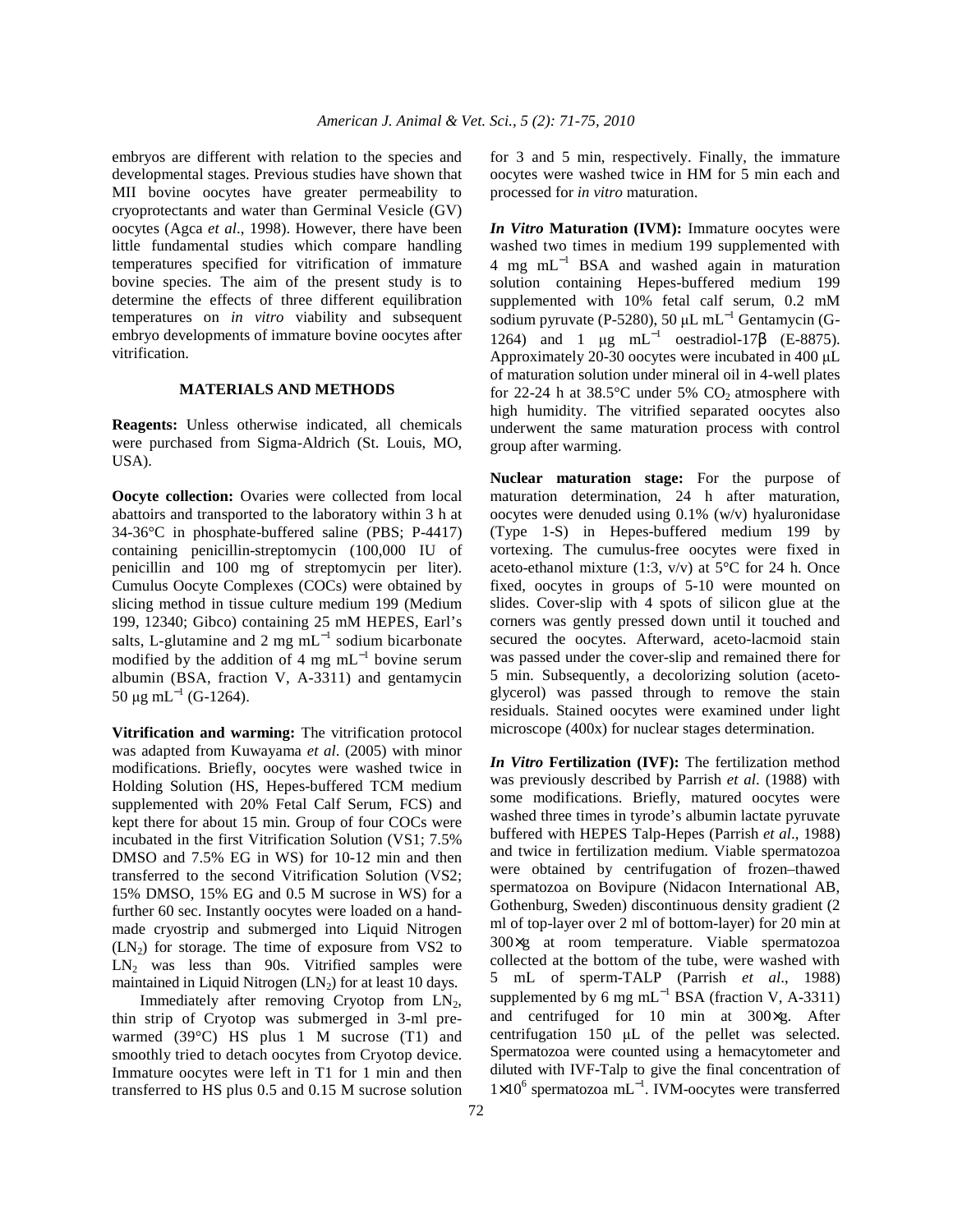in groups of up to 7 into 50 µL of fertilization solution supplemented with 10  $\mu$ g mL<sup>-1</sup> heparin-sodium salt (Sigma, H-3393). Spermatozoa suspension was added to each fertilization droplet. Oocytes and sperms were incubated for 18 h at 38.5°C in 5%  $CO<sub>2</sub>$  in humidified air.

*In Vitro* **Culture (IVC):** Eighteen hours after IVF, oocytes were freed of cumulus cells by high speed vortexing and washed twice in Talp-Hepes and culture medium. For each well, 10-15 oocytes were transferred to 400  $\mu L^{-1}$  of Synthetic Oviductal Fluid (SOFacci), (Holm *et al*., 1999) supplemented with 5% adult bovine serum (B-9433) and 1  $\mu$ g mL<sup>-1</sup> gentamycin under mineral oil. Every two days after transfer to culture medium, 200 µL of culture medium were replenished with 200 µL freshly incubated SOF medium. Cleavage and blastocyst rates were recorded at 48 h, 7 and 9 days post insemination, respectively.

**Statistical analysis:** All experiments were repeated six times. Significant differences among treatments were revealed by non parametric one-way analysis of variance followed by Duncan's multiple range test for mean comparisons  $(p<0.05)$  using SAS software ver. 9.1.

#### **RESULTS**

 After morphological assessment of denuded oocytes for presence of polar body, equilibration at 37°C resulted in higher percentage of oocytes with extruded polar body and lower percentage of degenerated oocytes ( $p<0.05$ ) while in group 41 $\degree$ C, degeneration of oocytes happened in higher percentage than other groups ( $p<0.05$ ; Table 1). Out of 40 stained oocytes in group 37°C, 23 (57%) were seen in M-II stage of maturation which were significantly higher compared with 32 and 41°C. However, it can be seen from the data in Table 2 that the oocytes of  $41^{\circ}$ C group reported significantly more GV-stage oocytes than the other two groups which show that they failed to mature after 24 h IVM.

 As shown in Table 3, the *in vitro* viability rate of vitrified-warmed immature bovine oocytes were 76.32±2.18%, 87.95±1.66% and 70.73±2.30% for oocytes that equilibrated at 32, 37 and 41°C, respectively. Although viability rate was not significantly differ between 32°C and other groups but oocytes equilibrated at 37°C had significantly higher viability than 41°C. The rate of cleaved oocytes were significantly greater in the 37°C group (38.77±0.76%) compared to 32 and 41°C (30.84±0.58% and 28.95±1.20%, respectively), but there was no difference between 32 and 41°C.

|  |  |  | Table 1: Polar body rate after maturation in equilibrated groups |  |
|--|--|--|------------------------------------------------------------------|--|
|  |  |  |                                                                  |  |

|                | Tuole 1. I oldi body lute anel maturation in equinolated groups |                   |                       |
|----------------|-----------------------------------------------------------------|-------------------|-----------------------|
|                | $32^{\circ}C^{\circ}$                                           | $37^{\circ}C^{a}$ | $41^{\circ}C^{\circ}$ |
|                | $(n = 43)$                                                      | $(n = 47)$        | $(n = 42)$            |
| Polar body $+$ | 9 $(21\%)^b$                                                    | $17(36\%)^a$      | $6(14\%)^b$           |
| Polar body -   | 24 (55%)                                                        | 23 (50%)          | 23 (55%)              |
| Degenerated    | $10(24%)^a$                                                     | 7 $(14\%)^b$      | 13 $(31\%)^a$         |

<sup>a</sup>, <sup>b</sup>, <sup>c</sup>: Values in the same row with different superscripts differ significantly  $(p<0.05)$ 

Table 2: Nuclear maturation of vitrified immature oocytes after staining

| Nuclear        | $32^{\circ}$ C   | $37^{\circ}$ C    | $41^{\circ}$ C  |
|----------------|------------------|-------------------|-----------------|
| stage          | $(n = 33)$       | $(n = 40)$        | $(n = 29)$      |
| GV             | $10(29.84\%)^b$  | $8(19.82\%)^b$    | $16(55.55\%)^a$ |
| <b>GVBD-MI</b> | $7(21.27%)^a$    | $5(12.82\%)^{ab}$ | $2(7.14\%)^b$   |
| MП             | 14 $(42.54\%)^b$ | $23(57.57\%)^a$   | 9 $(30.95\%)^c$ |
| Unclassified   | $2(6.34\%)$      | 4(9.77%)          | $2(6.34\%)$     |

<sup>a</sup>, <sup>b</sup>, <sup>c</sup>: Values in the same row with different superscripts differ significantly  $(p<0.05)$ 

Table 3: *In vitro* viability of vitrified-warmed immature bovine oocytes equilibrated at different temperatures

|                                                                                                           | No. of |  | <b>O</b> ocytes                                                                 | $>8$ cell<br>Treatment oocytes Viability $(\%)$ Cleaved $(\%)$ embryos $(\%)$ (%) | <b>Blastocyst</b>            |  |
|-----------------------------------------------------------------------------------------------------------|--------|--|---------------------------------------------------------------------------------|-----------------------------------------------------------------------------------|------------------------------|--|
|                                                                                                           |        |  |                                                                                 |                                                                                   |                              |  |
| $32^{\circ}$ C                                                                                            | 96     |  | $76.32\pm2.18^{ab}$ 30.84 $\pm$ 0.58 <sup>b</sup> 13.05 $\pm$ 4.21 <sup>b</sup> |                                                                                   | $3.65 \pm 1.18^{ab}$         |  |
| $37^{\circ}$ C                                                                                            | 104    |  |                                                                                 | $87.95 \pm 1.66^a$ $38.77 \pm 0.76^a$ $21.13 \pm 2.82^a$                          | $6.45 \pm 0.54$ <sup>a</sup> |  |
| $41^{\circ}$ C                                                                                            | 94     |  | $70.73\pm2.30^b$ $28.95\pm1.20^b$ $10.71\pm3.44^b$                              |                                                                                   | $194+124^b$                  |  |
| <sup>a</sup> , <sup>b</sup> , <sup>c</sup> : Values in the same column with different superscripts differ |        |  |                                                                                 |                                                                                   |                              |  |
|                                                                                                           |        |  |                                                                                 |                                                                                   |                              |  |

significantly (p<0.05)

The rate of embryos that developed to 8-cell or beyond were significantly higher ( $p<0.05$ ) in 37°C group (21.13±2.82%) compared with other groups (13.05±4.21%, 10.71±3.44% for 32 and 41°C, respectively). However, the blastocyst rate for 37°C (6.45±0.54%) only significantly differed from 41°C (1.94±1.24%). There were no significant differences in term of blastocyst rate between 32°C group (3.65±1.18%) and other groups.

#### **DISCUSSION**

 For vitrification process and prevention of intracellular ice formation, high concentrations of permeating cryoprotectants (CPAs, around 6-8 M) are usually used. These concentrations could be relatively toxic to oocytes and embryos base on CPAs mixture, time and temperature of exposure (Kasai, 1997; 2002). There is a parallel relationship between biochemical toxicity, exposure time and temperature. Enhancing the passage of permeating cryoprotectants by increasing the temperature can be the cause of biochemical toxicity (Chen and Yang, 2009).

 The current study found that equilibration of immature bovine oocytes at 32 and 37°C were superior compared to 41°C. As exposure temperatures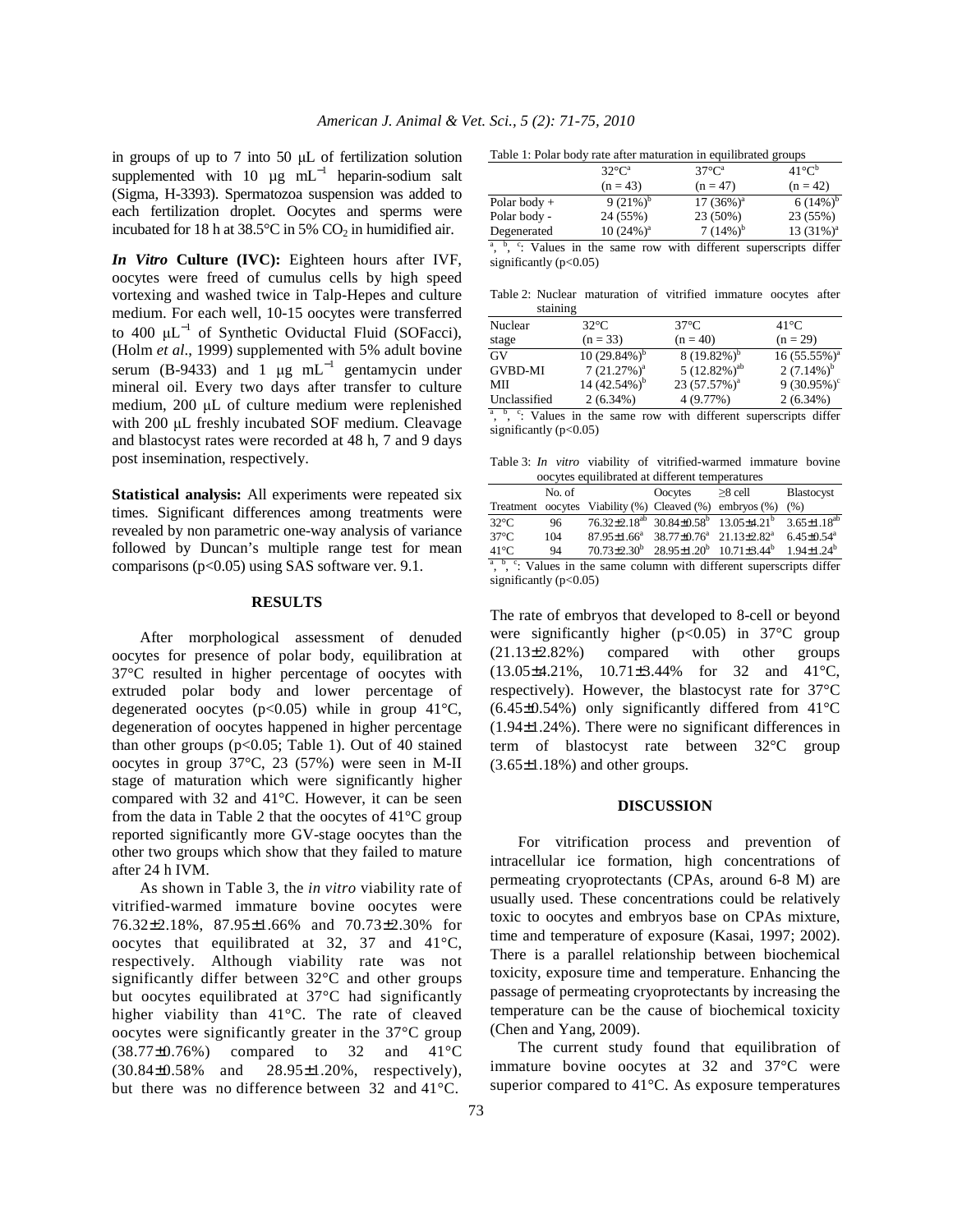employed by researchers are in different categories such as room (25-27°C; (Chian *et al*., 2005; Kuwayama *et al*., 2005)), biological (37-39°C; (Vajta *et al*., 1998; Yoon *et al*., 2003)) and sometimes above the biological temperatures (41°C; (Albarracin *et al*., 2005; Morat *et al*., 2008)). By increasing the temperature, the possibility of biochemical toxicity will also increase. Thus, short equilibration for high temperature such as 2-3 min at 37°C and 10-15 min at room temperature are sufficient for equilibration. On the other hand, it should be kept in mind that oocytes from various species and also developmental stages differ in physiology and respond to the procedures differently (Kasai, 1997). For instance, mice oocytes can tolerate low temperatures easier than species like bovine and porcine oocytes, as a result of existing lipids in their ooplasm (Zhou and Li, 2009). It has been proven that oocytes containing high lipids are more susceptible to cold damages (Critser and Men, 2007; Zhou and Li, 2009). Also, oocytes at different stages of development are different in permeability and sensitivity to cryoprotectants (Papis *et al*., 2000; Magnusson *et al*., 2008). Germinal vesicle oocytes surrounded by compact cumulus cells react differently than metaphase-II oocytes originated from the same species. By using strategy invented by Kuwayama *et al*. (2005) which lowering the concentration of cryoprotectant mixture and direct contact are employed together, the problem of biochemical toxicity decreases to some extent. As shown in Table 1, 2 and 3, immature oocytes equilibrated at 32 and 37°C had higher maturation, 8-cell embryos and blastocysts. These results can be due to interactions between optimum equilibration temperature, cryoprotectant concentration and high cooling and warming rates. It has been shown that matured bovine oocytes equilibrated in relatively low concentration of cryoprotectants for 10 min followed by vitrification using high cooling rate had higher blastocyst rate than shorter equilibration time (Checura and Seidel, 2007). The authors mentioned that they have handled the oocytes at room with 37°C temperature. However, the possibility of precise control of temperature is almost expectable by using of stage warmer plus controlling the room temperature. Another possibility for this response from this study is due to the presence of cumulus cells which act as a barrier to slow down the permeation of cryoprotectants into the oocytes compared with mature oocytes. The previous studies have shown that MII oocytes have greater permeability to cryoprotectants and water than GV oocytes (Agca *et al*., 1998).

#### **CONCLUSION**

 In conclusion, it could conceivably be hypothesized that optimum temperature for equilibration of bovine oocytes in low concentration of cryoprotectant mixtures is almost around biological temperature (32-37°C).

### **ACKNOWLEDGEMENT**

 The researchers thank Mr. Asraf Jamluddin for critical review and Mr. Pedram Kashiani for assisting in data analysis. This research was supported by a grant from the Agro-Biotechnology Institute, Ministry of Science, Technology and Innovation Malaysia (06-05 ABI AB003).

## **REFERENCES**

- Agca, Y., J. Liu, A.T. Peter, E.S. Critser and J.K. Critser, 1998. Effect of developmental stage on bovine oocyte plasma membrane water and cryoprotectant permeability characteristics. Mol. Reprod. Dev., 49: 408-415. DOI: 10.1002/(SICI)1098- 2795(199804)49:4<408::AID-MRD8>3.0.CO;2-R
- Albarracin, J.L., R. Morato, C. Rojas and T. Mogas, 2005. Effects of vitrification in open pulled straws on the cytology of *in vitro* matured prepubertal and adult bovine oocytes. Theriogenology, 63: 890-901. DOI: 10.1016/j.theriogenology.2004.05.010
- Checura, C.M. and J.G.E. Seidel, 2007. Effect of macromolecules in solutions for vitrification of mature bovine oocytes. Theriogenology, 67: 919-930. DOI: 10.1016/j.theriogenology.2006.09.044
- Chen, S.U. and Y.S. Yang, 2009. Slow Freezing or vitrification of oocytes: Their effects on survival and meiotic spindles and the time schedule for clinical practice. Taiwan. J. Obst. Gynecol., 48: 15-22. DOI: 10.1016/S1028-4559(09)60030-9
- Chian, R.C., W.Y. Son, J.Y. Huang, S.J. Cui, W.M. Buckett and S.L. Tan, 2005. High survival rates and pregnancies of human oocytes following vitrification: Preliminary report. Fert. Steril., 84: S36-S36. DOI: 10.1016/j.fertnstert.2005.07.086
- Critser, J.K. and H. Men, 2007. Methods for the cryopreservation of animal cells that contain high levels of intracellular lipids. WO/2007/146253. http://www.wipo.int/pctdb/en/wo.jsp?WO=200714 6253&IA=US2007013727&DISPLAY=STATUS
- Fuller, B. and S. Paynter, 2004. Fundamentals of cryobiology in reproductive medicine. Reprod. Biomed. Online, 9: 680-691. PMID: 15670420